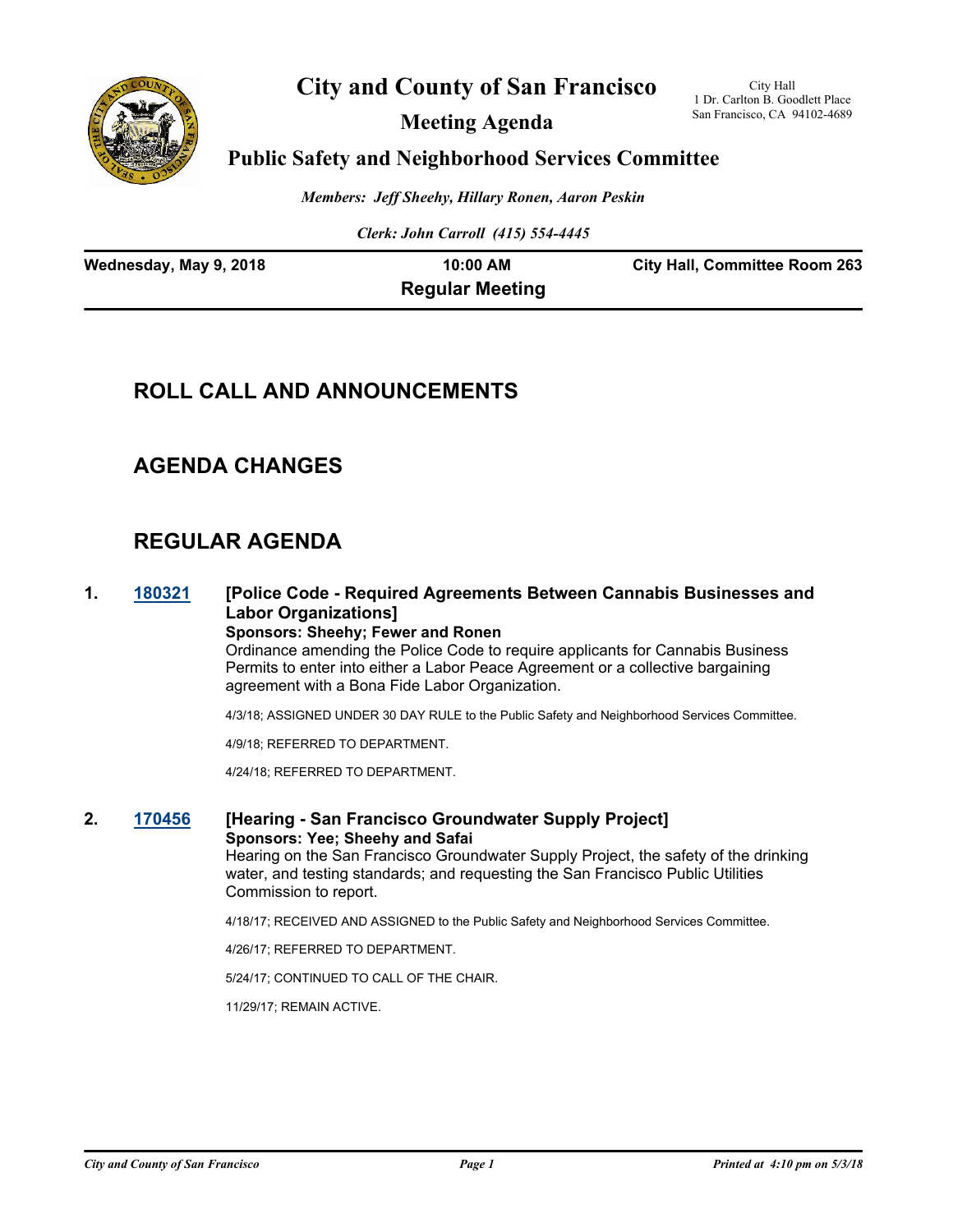## **3. [180279](http://sfgov.legistar.com/gateway.aspx?m=l&id=33148) [Hearing - City's Current Employment Opportunities for Older Adults and Adults with Disabilities]**

#### **Sponsors: Yee; Ronen, Fewer, Sheehy and Kim**

Hearing on the City's current employment opportunities, needs, and gaps for older adults and adults with disabilities; and requesting the Office of Economic and Workforce Development, Department of Aging and Adult Services, and Mayor's Office on Disability to report.

3/20/18; RECEIVED AND ASSIGNED to the Public Safety and Neighborhood Services Committee.

3/28/18; REFERRED TO DEPARTMENT.

### **4. [180144](http://sfgov.legistar.com/gateway.aspx?m=l&id=33013) [Hearing - Police Department Neighborhood Property Crime Unit] Sponsor: Stefani**

Hearing on the implementation and progress of the Police Department Neighborhood Property Crime Unit to present information on the structure and practices of the Neighborhood Property Crime Unit as well as regular updates of their progress; and requesting the Chief of Police to report.

2/6/18; RECEIVED AND ASSIGNED to the Public Safety and Neighborhood Services Committee.

2/13/18; REFERRED TO DEPARTMENT.

## **ADJOURNMENT**

# **LEGISLATION UNDER THE 30-DAY RULE**

*NOTE: The following legislation will not be considered at this meeting. Board Rule 3.22 provides that when an Ordinance or Resolution is introduced which would CREATE OR REVISE MAJOR CITY POLICY, the Committee to which the legislation is assigned shall not consider the legislation until at least thirty days after the date of introduction. The provisions of this rule shall not apply to the routine operations of the departments of the City or when a legal time limit controls the hearing timing. In general, the rule shall not apply to hearings to consider subject matter when no legislation has been presented, nor shall the rule apply to resolutions which simply URGE action to be taken.*

*(There is no legislation pending under the 30-Day Rule.)*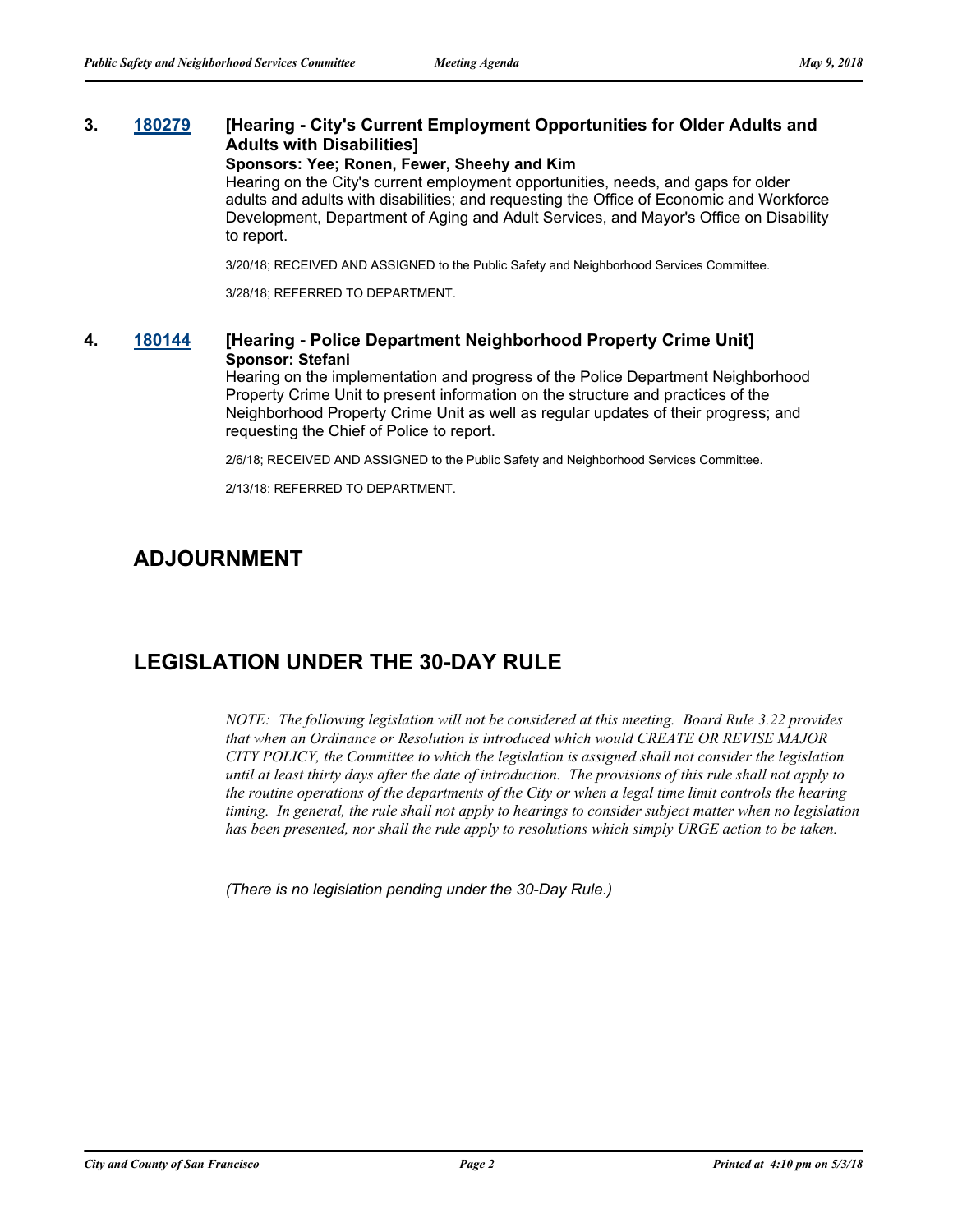## **Agenda Item Information**

Each item on the Consent or Regular agenda may include the following documents:

1) Legislation, 2) Budget and Legislative Analyst report,

3) Department or Agency cover letter and/or report, 4) Public correspondence

Items will be available for review at City Hall, 1 Dr. Carlton B. Goodlett Place, Room 244, Reception Desk.

### **Meeting Procedures**

The Board of Supervisors is the legislative body of the City and County of San Francisco. The Board has several standing committees where ordinances and resolutions are the subject of hearings at which members of the public are urged to testify. The full Board does not hold a second public hearing on measures which have been heard in committee.

Board procedures do not permit: 1) persons in the audience to vocally express support or opposition to statements by Supervisors or by other persons testifying; 2) ringing and use of cell phones, pagers, and similar sound-producing electronic devices; 3) bringing in or displaying signs in the meeting room; and 4) standing in the meeting room.

Each member of the public will be allotted the same maximum number of minutes to speak as set by the President or Chair at the beginning of each item or public comment, excluding City representatives, except that public speakers using interpretation assistance will be allowed to testify for twice the amount of the public testimony time limit. If simultaneous interpretation services are used, speakers will be governed by the public testimony time limit applied to speakers not requesting interpretation assistance. Members of the public who want a document placed on the overhead for display should clearly state such and subsequently remove the document when they want the screen to return to live coverage of the meeting.

IMPORTANT INFORMATION: The public is encouraged to testify at Committee meetings. Persons unable to attend the meeting may submit to the City, by the time the proceedings begin, written comments regarding the agenda items. These comments will be made a part of the official public record and shall be brought to the attention of the Board of Supervisors. Written communications should be submitted to the Clerk of the Board or Clerk of the Committee: 1 Dr. Carlton B. Goodlett Place, Room 244, San Francisco, CA 94102. Communications not received prior to the hearing may be delivered to the Clerk of the Board or Clerk of the Committee at the hearing and you are encouraged to bring enough copies for distribution to all of its members.

LAPTOP COMPUTER FOR PRESENTATIONS: Contact City Hall Media Services at (415) 554-7490 to coordinate the use of the laptop computer for presentations. Presenters should arrive 30 minutes prior to the meeting to test their presentations on the computer.

COPYRIGHT: System content that is broadcasted live during public proceedings is secured by High-bandwidth Digital Content Protection (HDCP), which prevents copyrighted or encrypted content from being displayed or transmitted through unauthorized devices. Members of the public who utilize chamber digital, audio and visual technology may not display copyrighted or encrypted content during public proceedings.

AGENDA PACKET: Available for review in the Office of the Clerk of the Board, City Hall, 1 Dr.Carlton B Goodlett Place, Room 244, or on the internet at http://www.sfbos.org/meetings. Meetings are cablecast on SFGovTV, the Government Channel 26. For DVD copies and scheduling call (415) 554-4188.

LANGUAGE INTERPRETERS: Requests must be received at least 48 hours in advance of the meeting to help ensure availability. Contact Peggy Nevin at (415) 554-5184. AVISO EN ESPAÑOL: La solicitud para un traductor debe recibirse antes de mediodía de el viernes anterior a la reunion. Llame a Peggy Nevin at (415) 554-5184. Paunawa: Ang mga kahilingan ay kailangang matanggap sa loob ng 48 oras bago mag miting upang matiyak na matutugunan ang mga hiling. Mangyaring tumawag ka sa (415) 554-5184.